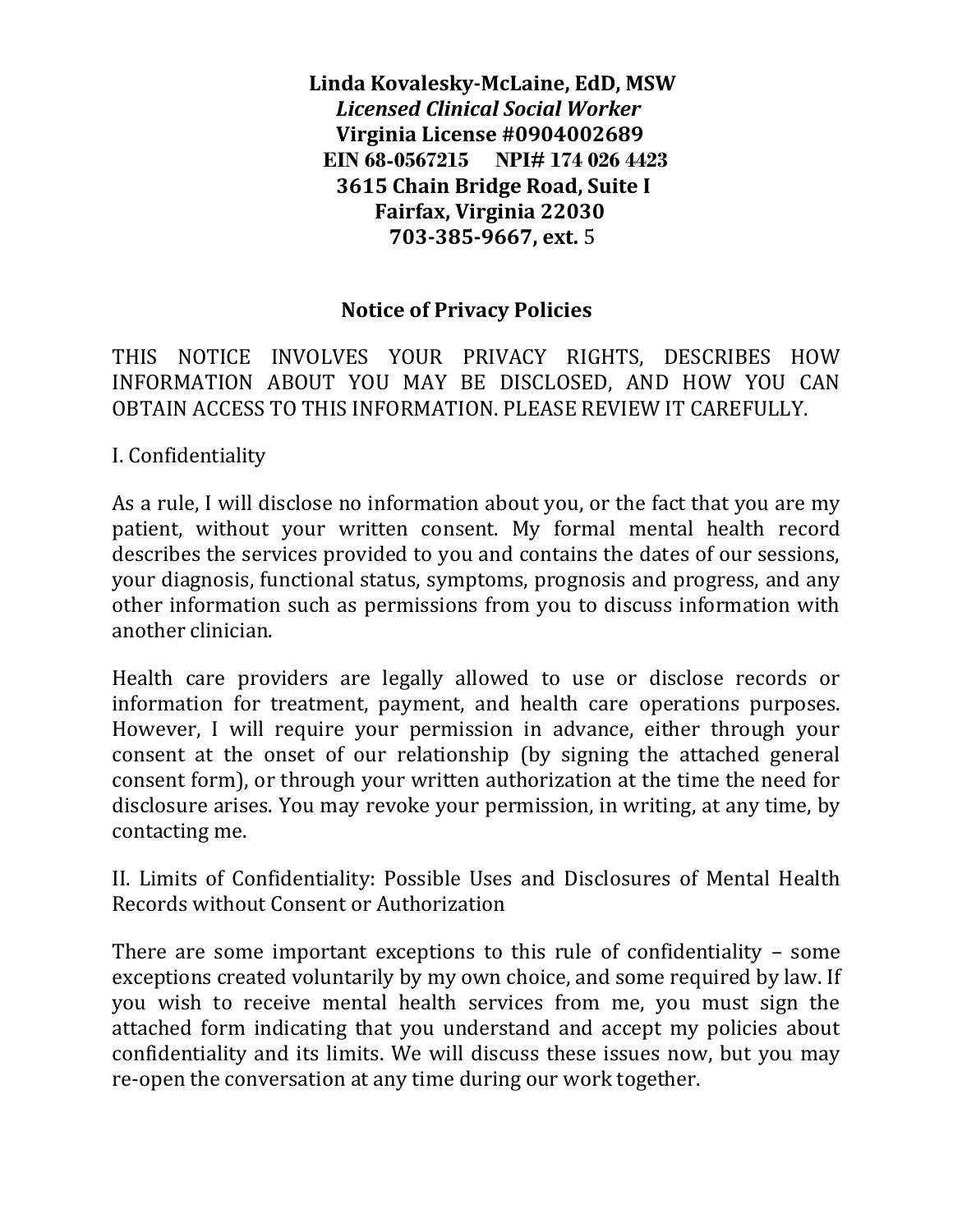I may use or disclose records or other information about you without your consent or authorization in the following circumstances, either by policy, or because legally required:

Emergency: If you are involved in in a life-threatening emergency and I cannot ask your permission, I will share information if I believe you would have wanted me to do so, or if I believe it will be helpful to you.

Child Abuse Reporting: If I have reason to suspect that a child is abused or neglected, I am required by Virginia law to report the matter immediately to the Virginia Department of Social Services.

Adult Abuse Reporting: If I have reason to suspect that an elderly or incapacitated adult is abused, neglected or exploited, I am required by Virginia law to immediately make a report and provide relevant information to the Virginia Department of Welfare or Social Services.

Health Oversight: Virginia law requires that licensed social workers report misconduct by a health care provider of their own profession. By policy, I also reserve the right to report misconduct by health care providers of other professions. By law, if you describe unprofessional conduct by another mental health provider of any profession, I am required to explain to you how to make such a report. If you are yourself a health care provider, I am required by law to report to your licensing board that you are in treatment with me if I believe your condition places the public at risk. Virginia Licensing Boards have the power, when necessary, to subpoena relevant records in investigating a complaint of provider incompetence or misconduct.

Court Proceedings: If you are involved in a court preceding and a request is made for information about your diagnosis and treatment and the records thereof, such information is privileged under state law and I will not release information unless you provide written authorization or judge issues a court order.

If I receive a subpoena for records or testimony, I will notify you so you can file a motion to quash (block) the subpoena. However, while awaiting the judge's decision, I am required to place said records in a sealed envelope and provide them to the Clerk of Court. In civil court cases, therapy information is not protected by patient-therapist privilege in child abuse cases; in cases in which your mental health is an issue; or in any case in which the judge deems the information to be "necessary for the proper administration of justice."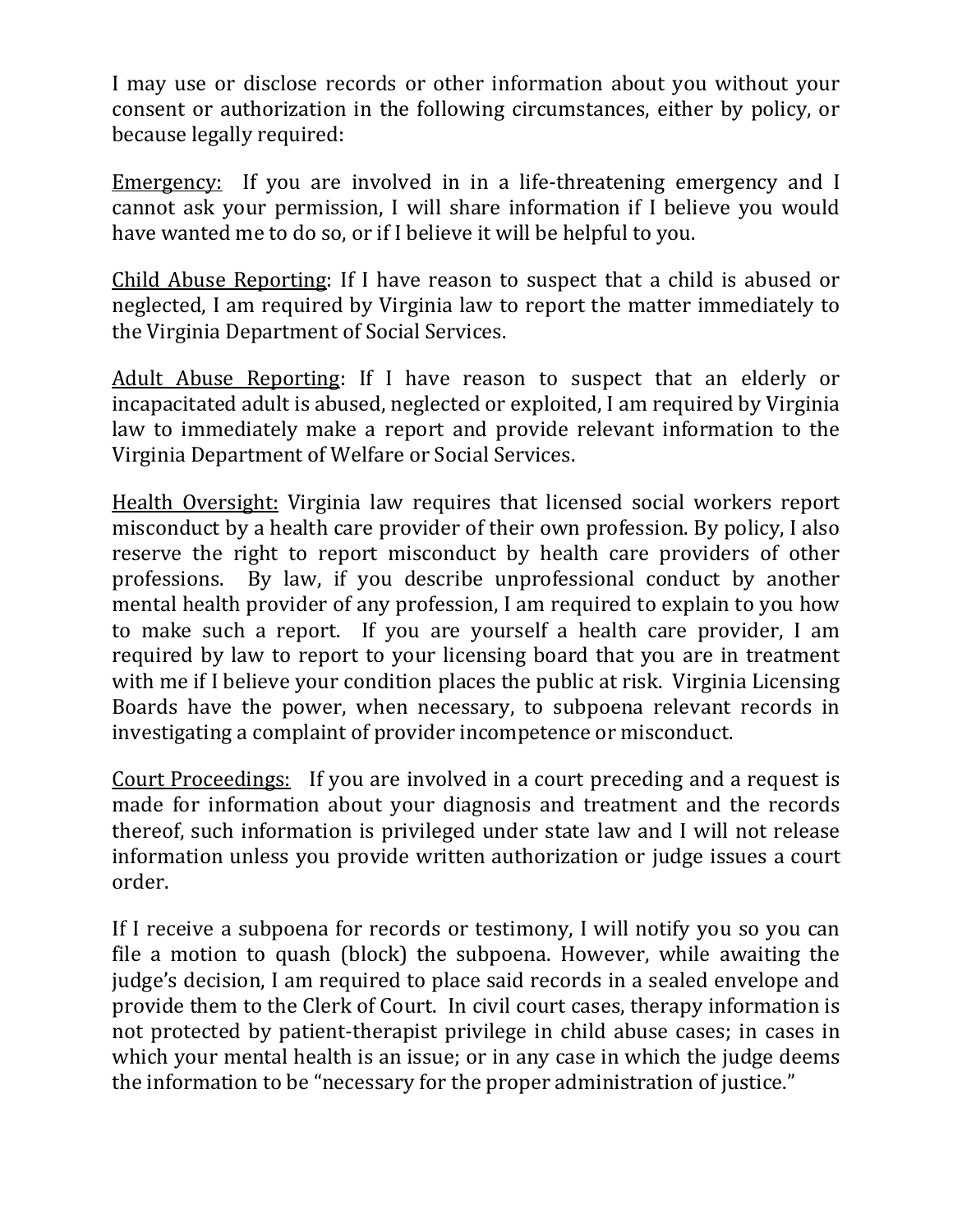In criminal cases, Virginia has no statute granting therapist-patient privilege, although records can sometimes be protected on another basis.

Serious Threat to Health or Safety: Under Virginia law, if I am engaged in my professional duties and you communicate to me a specific and immediate threat to cause serious bodily injury or death to an identified or to an identifiable person, and I believe you have the intent and ability to carry out that threat immediately or imminently, I am legally required to take steps to protect third parties.

These precautions may include 1) warning the potential victim(s) or the parent or guardian of the potential victim(s) if under 18; 2) notifying a law enforcement officer; or 3) seeking your hospitalization. By my own policy, I may also use and disclose medical information about you when necessary to prevent an immediate, serious threat to your own health and safety. If you become a party in a civil commitment hearing, I can be required to provide your records to the magistrate, your attorney or guardian ad litem, Community Services Board (CSB) evaluator, or law enforcement officer, whether you are a minor or an adult.

Workers Compensation: If you file a worker's compensation claim, I am required by law, upon request, to submit your relevant mental health information to you, your employer, the insurer, or a certified rehabilitation provider.

Records of Minors: Virginia has a number of laws that limit the confidentiality of the records of minors. For example, parents, regardless of custody, may not be denied access to their child's records; and CSB evaluators in civil commitment cases have legal access to therapy records without notification or consent of parents or child. Other circumstances may also apply, and we will discuss these in detail if I provide services to minors.

Other uses and disclosures of information not covered by this notice or by the laws that apply to me will be made only with your written permission.

III. Patient's Rights and Provider's Duties:

Right to Request Restrictions: You have the right to request restrictions on certain uses and disclosures of protected health information about you. You also have the right to request a limit on the medical information I disclose about you to someone who is involved in your care or the payment for your care. If you ask me to disclose information to another party, you may request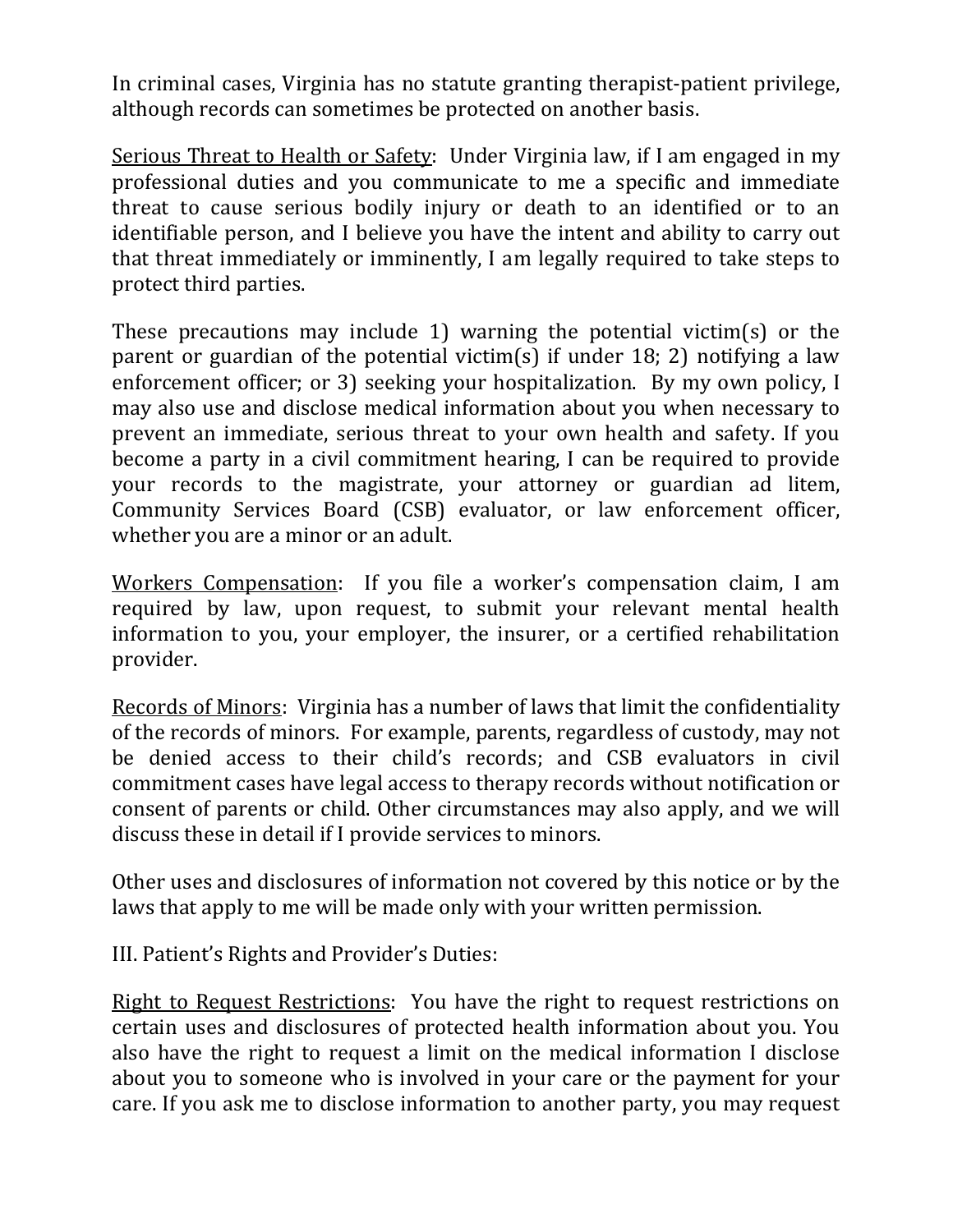that I limit the information I disclose. However, I am not required to agree to a restriction you request. To request restrictions, you must make your request in writing, and tell me: 1) what information you want to limit; 2) whether you want to limit my use, disclosure or both; and 3) to whom you want the limits to apply.

Right to Receive Confidential Communications by Alternative Means and at Alternative Locations: You have the right to request and receive confidential communications of Personal Health Information (PHI) by alternative means and at alternative locations. (For example, you may not want a family member to know that you are seeing me. Upon your request, I will send your bills to another address. You may also request that I contact you only at work, or that I do not leave voice mail messages.) To request alternative communication, you must make your request in writing, specifying how or where you wish to be contacted.

Right to an Accounting of Disclosures: You generally have the right to receive an accounting of disclosures of PHI for which you have neither provided consent nor authorization (as described in section III of this Notice). On your written request, I will discuss with you the details of the accounting process.

Right to Inspect and Copy: In most cases, you have the right to inspect and copy your medical and billing records. To do this, you must submit your request in writing. If you request a copy of the information, I may charge a fee for costs of copying and mailing. I may deny your request to inspect and copy in some circumstances. I may refuse to provide you access to certain psychotherapy notes or to information compiled in reasonable anticipation of - or use in - a civil, criminal, or administrative proceeding.

Right to Amend: If you feel that protected health information I have about you is incorrect or incomplete, you may ask me to amend the information. To request an amendment, your request must be made in writing, and submitted to me. In addition, you must provide a reason that supports s your request. I may deny your request if you ask me to amend information that: 1) was not created by me (I will add your request to the information record); 2) is not part of the medical information kept by me; 3) is not part of the information which you would be permitted to inspect and copy; 4) is accurate and complete.

Right to a copy of this notice: You have the right to a paper copy of this notice. You may ask me to give you a copy of this notice at any time.